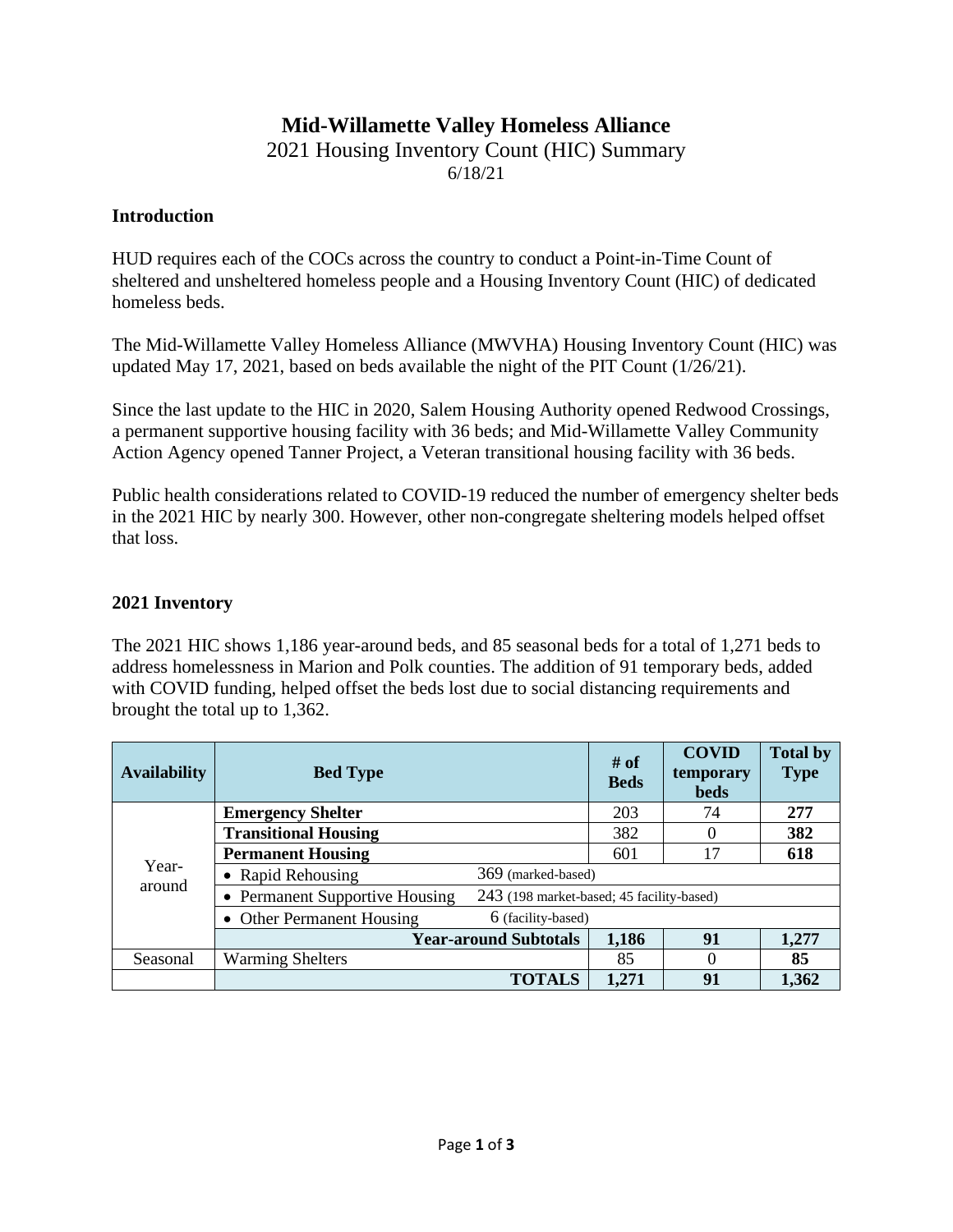

**Facility-based, Motels, and Market-based Housing** – The following chart shows the region's year-around inventory separated by where the beds are located - facility-based beds, motels, and methods used to access the housing market (Rapid Re-Housing and vouchers).

|                                     | <b>Facility-</b><br><b>Beds using Market</b> |            | <b>Motel</b>    |             |                              |  |
|-------------------------------------|----------------------------------------------|------------|-----------------|-------------|------------------------------|--|
| <b>Bed Type</b>                     | <b>based</b><br><b>Beds</b>                  | <b>RRH</b> | <b>Vouchers</b> | <b>Beds</b> | <b>Total</b>                 |  |
| <b>Emergency Shelter</b>            | 198                                          |            |                 | 79          | 277                          |  |
| <b>Transitional Housing</b>         | 330                                          |            | 52              |             | 382                          |  |
| Rapid Rehousing                     |                                              | 369        |                 |             | 369                          |  |
| <b>Permanent Supportive Housing</b> | 45                                           |            | 198             |             | 243                          |  |
| Other Permanent Housing             | 6                                            |            |                 |             | 6                            |  |
|                                     |                                              | 369        | 250             |             |                              |  |
| <b>TOTALS</b>                       | 579                                          | 619        |                 | 79          | $1,277$ year-<br>around beds |  |
|                                     | 45%                                          | 48%        |                 | 7%          |                              |  |